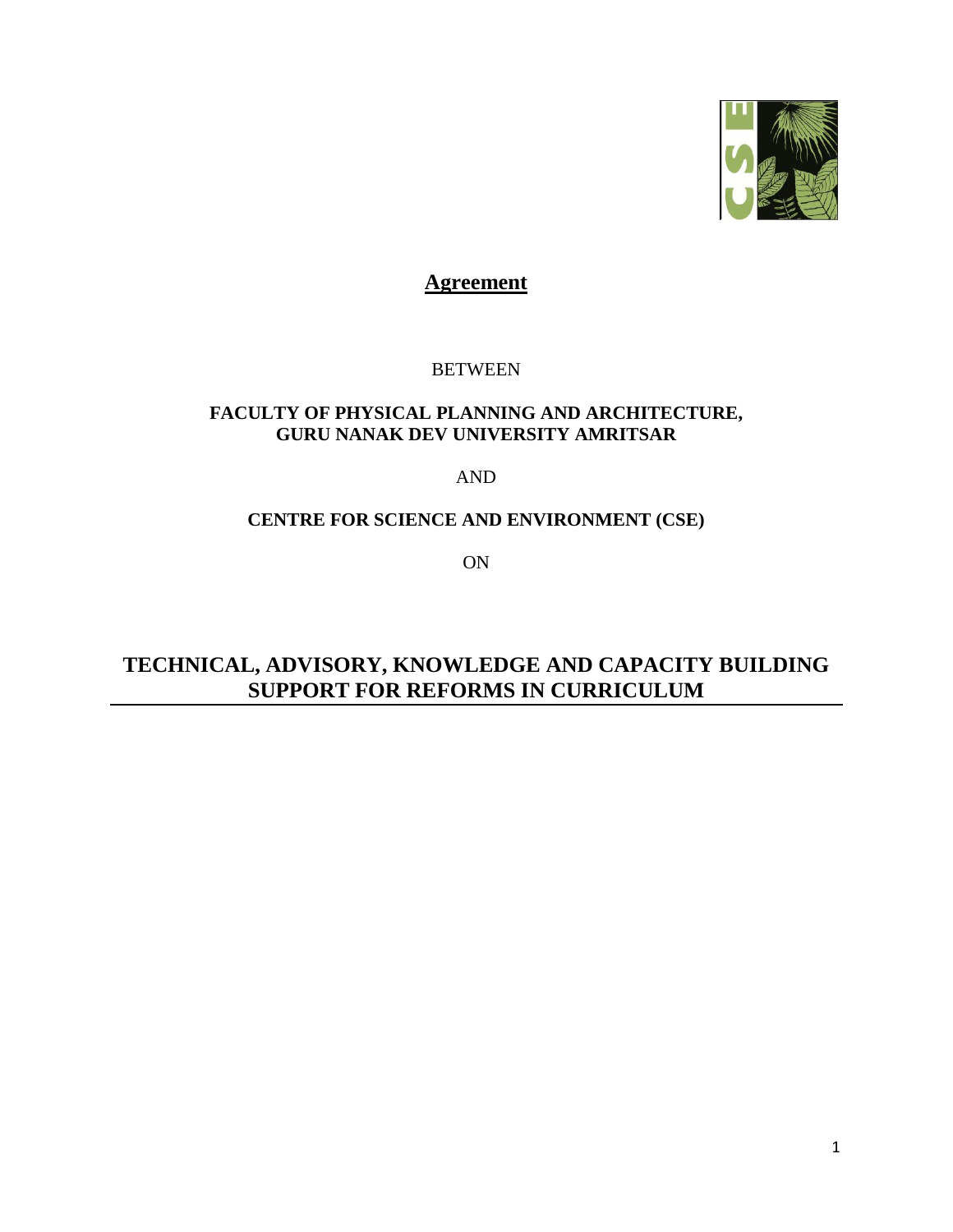This **Agreement** is being entered into on **27th** day of **March** 2017 between **Faculty of Physical Planning and Architecture, Guru Nanak Dev University**, located at Grand Trunk Road, Off NH 1, Amritsar, Punjab-143005, represented by Registrar, Guru Nanak Dev University, Amritsar on the one part,

and

**Centre for Science and Environment,** located at 41, Tughlakabad Institutional Area, New Delhi, 110062 (hereinafter referred to as 'CSE'), legally represented by its Executive Director on the other part.

#### **BACKGROUND**

Guru Ramdas School of Planning (GRDSP) and Department of Architecture, represented by Faculty of Physical Planning and Architecture is affiliated to Guru Nanak Dev University and approved by AICTE, UGC, ITPI, Council of Architecture (CoA). It is one of the premier institutions in northwest India to impart education and training in the field of Urban Planning and Regional Planning and Architecture, Urban Design and Infrastructure Planning. The schools offer Bachelor and Master Degree in the respective fields.

Centre for Science and Environment (CSE) is a non-governmental, independent policy research institution based in Delhi that was started in 1981 by the late Anil Agarwal, a leading figure in India's environment movement. For more than three decades now, CSE has helped shape policies and build public awareness to bring change in areas of pollution mitigation and public health security, low carbon development, natural resource management and livelihood security to make growth sustainable and inclusive. CSE's Sustainable Building and Habitat Programme is designed to reduce energy and resource consumption, waste generation and emissions from urban development. The programme seeks to promote a collaborative system of research, training and curriculum development in issues related to sustainable development in built environment.

The two institutions agree to jointly promote the cause of sustainable habitat in built sector focusing sustainability in built schemes of buildings and area planning.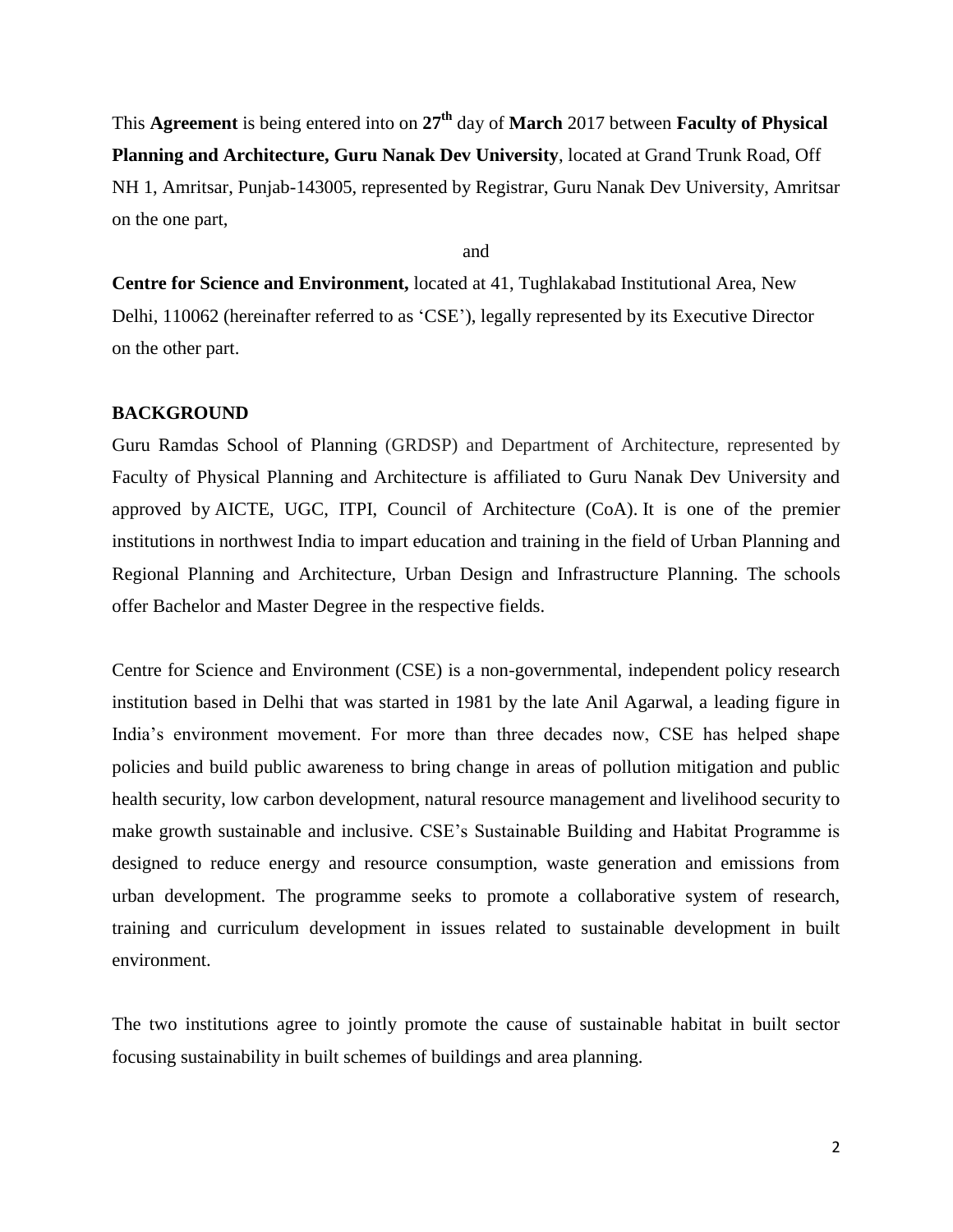#### **POINT 1: SPECIFIC PURPOSE OF AGREEMENT**

Jointly we agree to cooperate in the following areas: -

#### **1.1 Knowledge Partnership**

CSE will act as the knowledge partner of Faculty of Physical Planning and Architecture to help in the inclusion of sustainability content in the curriculum.CSE shall assist Faculty of Physical Planning and Architecture in providing technical, advisory, knowledge and capacity building support to facilitate handholding in course development and helping build capacities through requisite level of training programme and workshops for students and faculty.

## **1.2 Capacity Building and Training Activities**

CSE agrees to conduct three seminar/trainings and one workshop in a calendar year 2017- 18 for students and nominated faculty of Faculty of Physical Planning and Architecture. While the two trainings and one workshop will be held at the Anil Agarwal Environment Training Institute (AAETI), a residential research, training and demonstration 'green campus' located in Nimli in Dist. Alwar, Rajasthan, while one seminar/training will be held on the campus of the GNDU Amritsar.

## **1.3 Development of Course Modules**

CSE will assist Faculty of Physical Planning and Architecture in preparing specific course modules to be offered as mandatory or elective courses in line with model guidelines focused and integrated on sustainable and environment related topics under the existing curriculum. Faculty of Physical Planning and Architecture agrees to make efforts to ensure that 10% of students' dissertation or thesis should be aligned with sustainability guidelines in the built sector.

# **1.4 Needs-based Research and Capacity Building**

Based on mutual need, Institutions shall explore additional ways of collaborating to help strengthen the research and capacities. Activities may include joint research, workshops, seminars and conferences, among other potential areas of cooperation in the field of sustainable habitats. The details of such arrangement shall be negotiated at the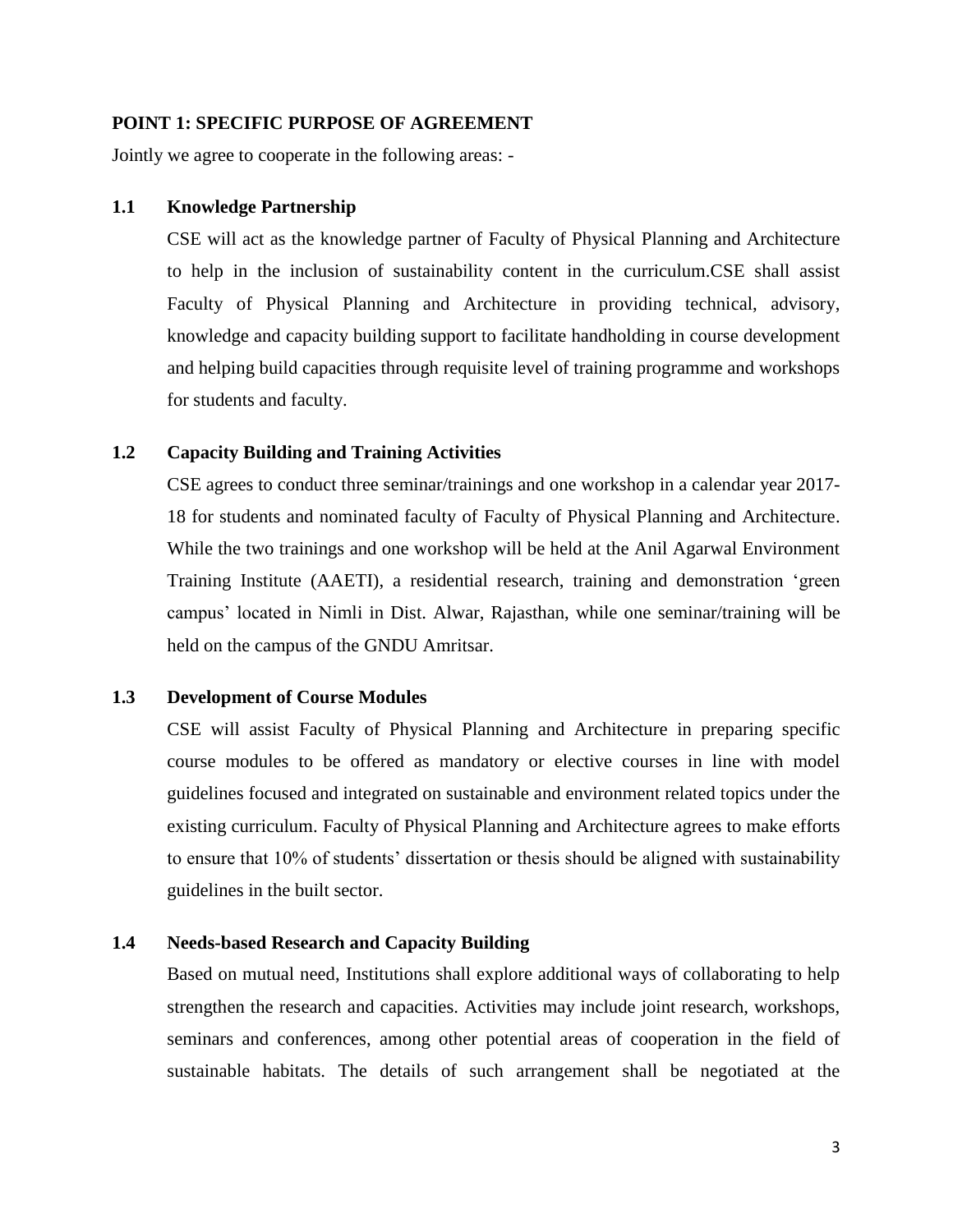appropriate time on a case-to-case basis and be governed by the relevant approval processes.

#### **POINT 2: RESPONSIBILITIES**

Both institutions acknowledge the mutual alignment of their institutional vision, mission and values. Both organizations commit themselves to jointly accomplish the goals of the Capacity Building Project.

- 2.1 Sharing of information: Both Faculty of Physical Planning and Architecture and CSE shall each maintain their respective lawful status with the appropriate authorities for the duration of the Agreement. Either institutions shall keep the other informed of any change whatsoever occurring in the engagement plan which may affect the timely delivery of services and accomplishment of project outcomes.
- **2.2 Financial support:** For training and workshop at CSE's AAETI campus, CSE will not charge any course fee for the trainings and workshop including field visits (if any), and also agrees to cover the cost of accommodation and meals during the period of said training and workshop. Faculty of Physical Planning and Architecture agrees to cover travel costs of its faculty and/or students to the CSE office and training facilities. For seminar/training at GNDU campus Amritsar, CSE will not charge any course fee for the trainings including field visits (if any), and also agrees to cover the cost of accommodation and meals during the period of said training and workshop, although venue for hosting such events shall be arranged by the Faculty of Physical Planning and Architecture. For long term viability and sustainability of the Capacity Building Project, Institutions agree to explore and identify respective funding opportunities.
- **2.3 Focal Person:** Both institutions shall each assign a designated focal person (Senior Professor from Departments and Senior official from CSE) to provide support to the project, whose duties include supporting the visits of either institutions, or who will also arrange training and logistics for the smooth implementation of the Project.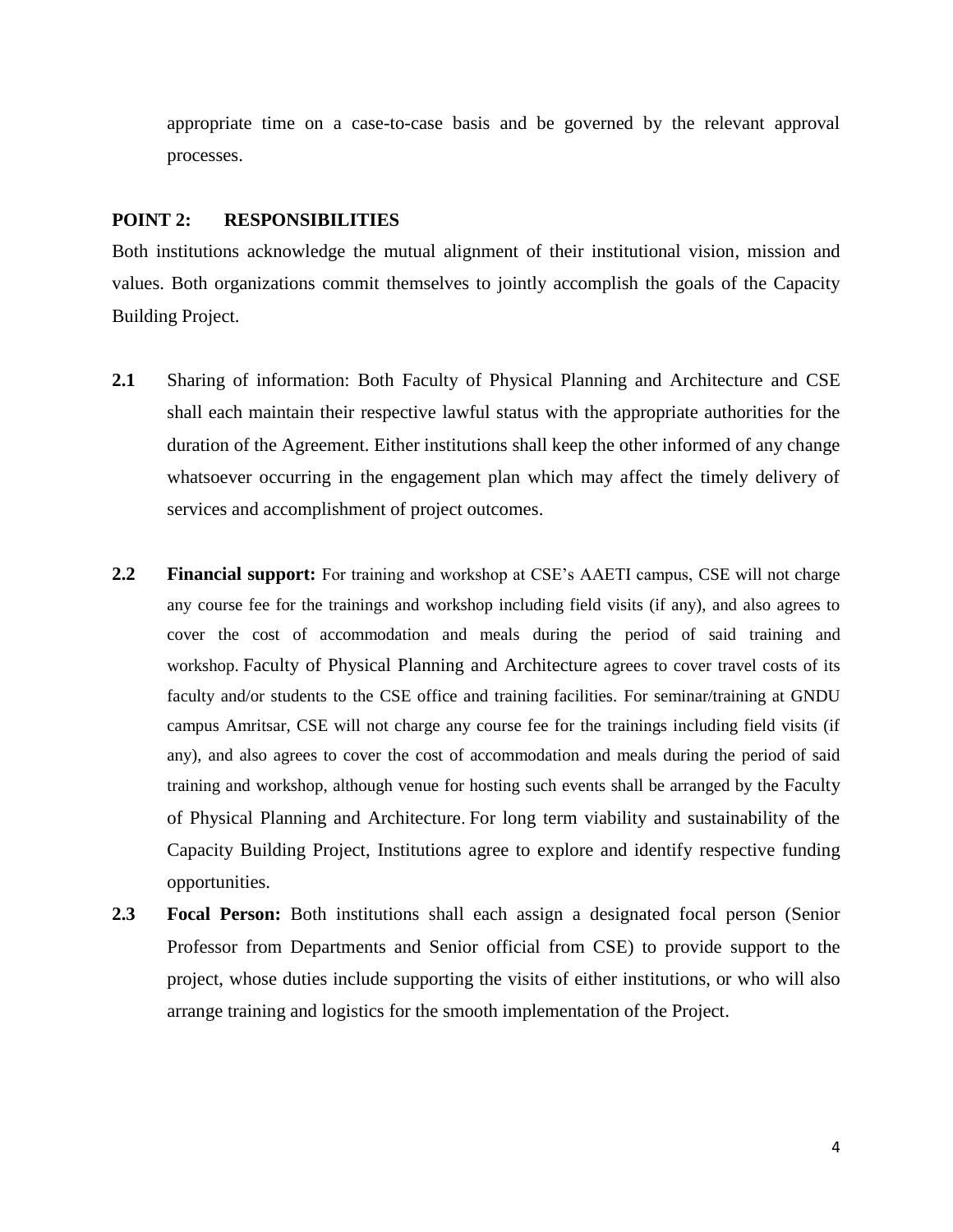# **POINT 3: LANGUAGE**

All written correspondence and activities relating to the project shall be transacted in the English Language.

## **POINT 4: ACCOUNTABILITY AND COMPLIANCE**

The said project shall be implemented in line with relevant policies and law of the Government of India, and shall comply with the institutional guidelines of both Institutions. This AGREEMENT is not binding or legal enforceable, does not impose enforceability of obligation upon the Institutions and does not grant any rights.

#### **POINT 5: CONFIDENTIAL INFORMATION AND COPYRIGHT**

- **5.1** Neither Institution shall disclose confidential information of the other party to any person or third-party or use of such confidential information for its own purpose at any time without the written consent of the other party.
- **5.2** Any idea, innovation, training materials, management processes or documentation arising out of this collaboration shall be the intellectual property of both Institutions. Both Institutions may however use such intellectual materials, but with appropriate acknowledgement to the contributions made by either party.

## **POINT 6: FORCE MAJEURE**

No Institution covered under this agreement shall be liable for any failure to perform its obligation where such failure is a result of Acts of God, which are here defined as force majeure.

#### **POINT 7: DURATION AND TERMINATION**

This AGREEMENT shall come into effect on the date of signature by both Institutions and shall remain in force for an initial period of three (3) years, unless otherwise terminated by mutual consent, and with 30 days prior written notice to the other Institution.